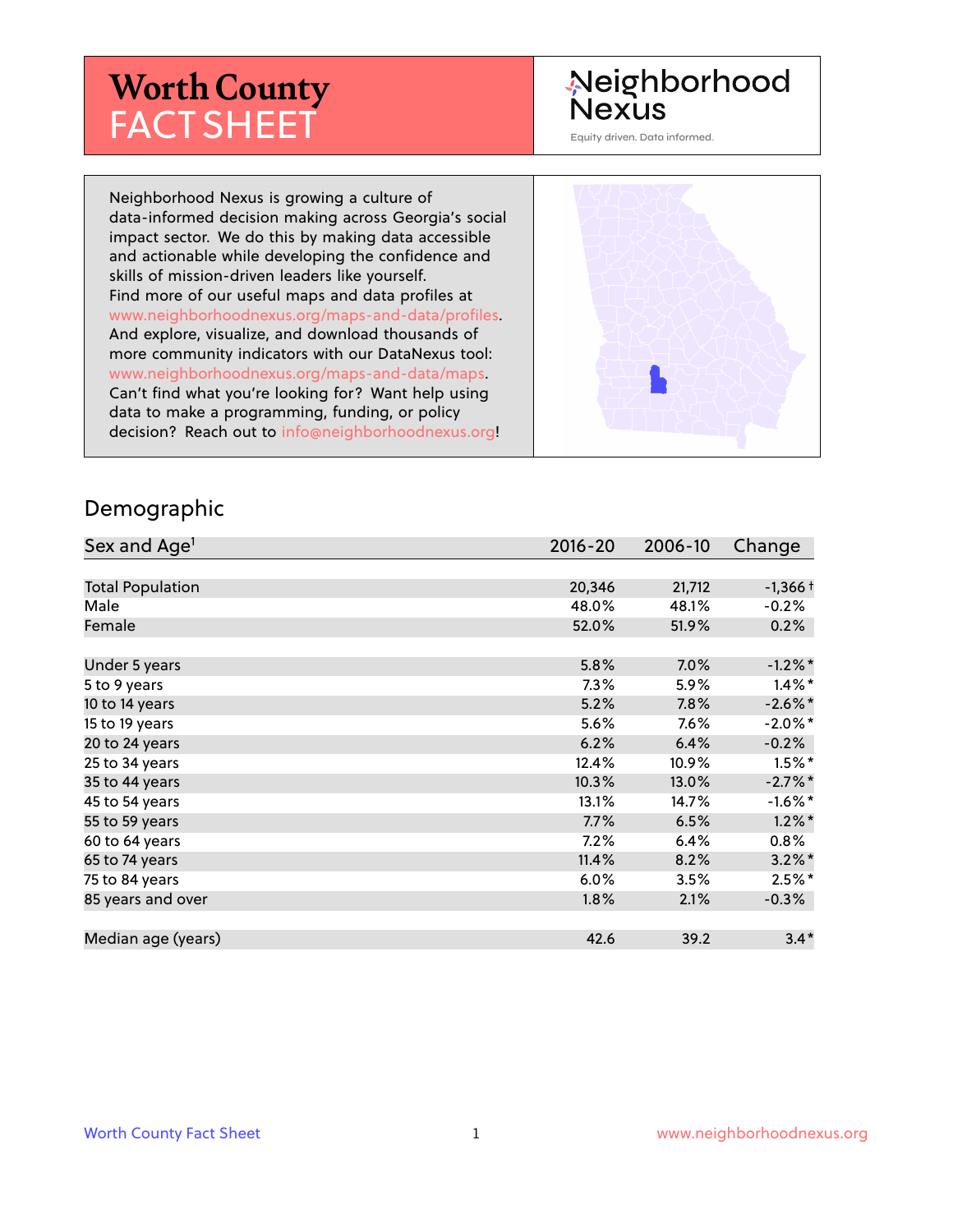### Demographic, continued...

| Race <sup>2</sup>                                   | $2016 - 20$ | 2006-10 | Change     |
|-----------------------------------------------------|-------------|---------|------------|
| <b>Total population</b>                             | 20,346      | 21,712  | $-1,366+$  |
| One race                                            | 98.2%       | 99.0%   | $-0.8\%$ * |
| White                                               | 68.4%       | 69.9%   | $-1.5%$ *  |
| <b>Black or African American</b>                    | 28.1%       | 28.2%   | $-0.1%$    |
| American Indian and Alaska Native                   | 0.3%        | 0.1%    | $0.2\%$ *  |
| Asian                                               | 0.9%        | 0.2%    | $0.7%$ *   |
| Native Hawaiian and Other Pacific Islander          | 0.0%        | 0.0%    | 0.0%       |
| Some other race                                     | 0.5%        | 0.6%    | $-0.1%$    |
| Two or more races                                   | 1.8%        | 1.0%    | $0.8\%$ *  |
| Race alone or in combination with other race(s) $3$ | $2016 - 20$ | 2006-10 | Change     |
| Total population                                    | 20,346      | 21,712  | $-1,366+$  |
| White                                               | 69.7%       | 70.6%   | $-1.0%$    |
| <b>Black or African American</b>                    | 28.8%       | 28.9%   | $-0.1%$    |
| American Indian and Alaska Native                   | 0.6%        | 0.3%    | $0.3\%$ *  |
| Asian                                               | 0.9%        | 0.4%    | 0.5%       |
| Native Hawaiian and Other Pacific Islander          | 0.6%        | 0.0%    | 0.6%       |
| Some other race                                     | 1.3%        | 0.7%    | 0.6%       |
| Hispanic or Latino and Race <sup>4</sup>            | $2016 - 20$ | 2006-10 | Change     |
| <b>Total population</b>                             | 20,346      | 21,712  | $-1,366+$  |
| Hispanic or Latino (of any race)                    | 2.2%        | 1.5%    | $0.7%$ †   |
| Not Hispanic or Latino                              | 97.8%       | 98.5%   | $-0.7%$ †  |
| White alone                                         | 67.1%       | 69.2%   | $-2.1\%$ * |
| Black or African American alone                     | 28.1%       | 27.8%   | 0.3%       |
| American Indian and Alaska Native alone             | 0.3%        | 0.1%    | $0.2%$ *   |
| Asian alone                                         | 0.9%        | 0.2%    | $0.7\%$ *  |
| Native Hawaiian and Other Pacific Islander alone    | 0.0%        | 0.0%    | 0.0%       |
| Some other race alone                               | 0.4%        | 0.2%    | 0.2%       |
| Two or more races                                   | 1.0%        | 1.0%    | 0.0%       |
| U.S. Citizenship Status <sup>5</sup>                | $2016 - 20$ | 2006-10 | Change     |
| Foreign-born population                             | 365         | 235     | 130        |
| Naturalized U.S. citizen                            | 62.7%       | 46.4%   | 16.4%      |
| Not a U.S. citizen                                  | 37.3%       | 53.6%   | $-16.4%$   |
|                                                     |             |         |            |
| Citizen, Voting Age Population <sup>6</sup>         | $2016 - 20$ | 2006-10 | Change     |
| Citizen, 18 and over population                     | 15,692      | 16,051  | $-359*$    |
| Male                                                | 47.0%       | 47.4%   | $-0.4%$    |
| Female                                              | 53.0%       | 52.6%   | 0.4%       |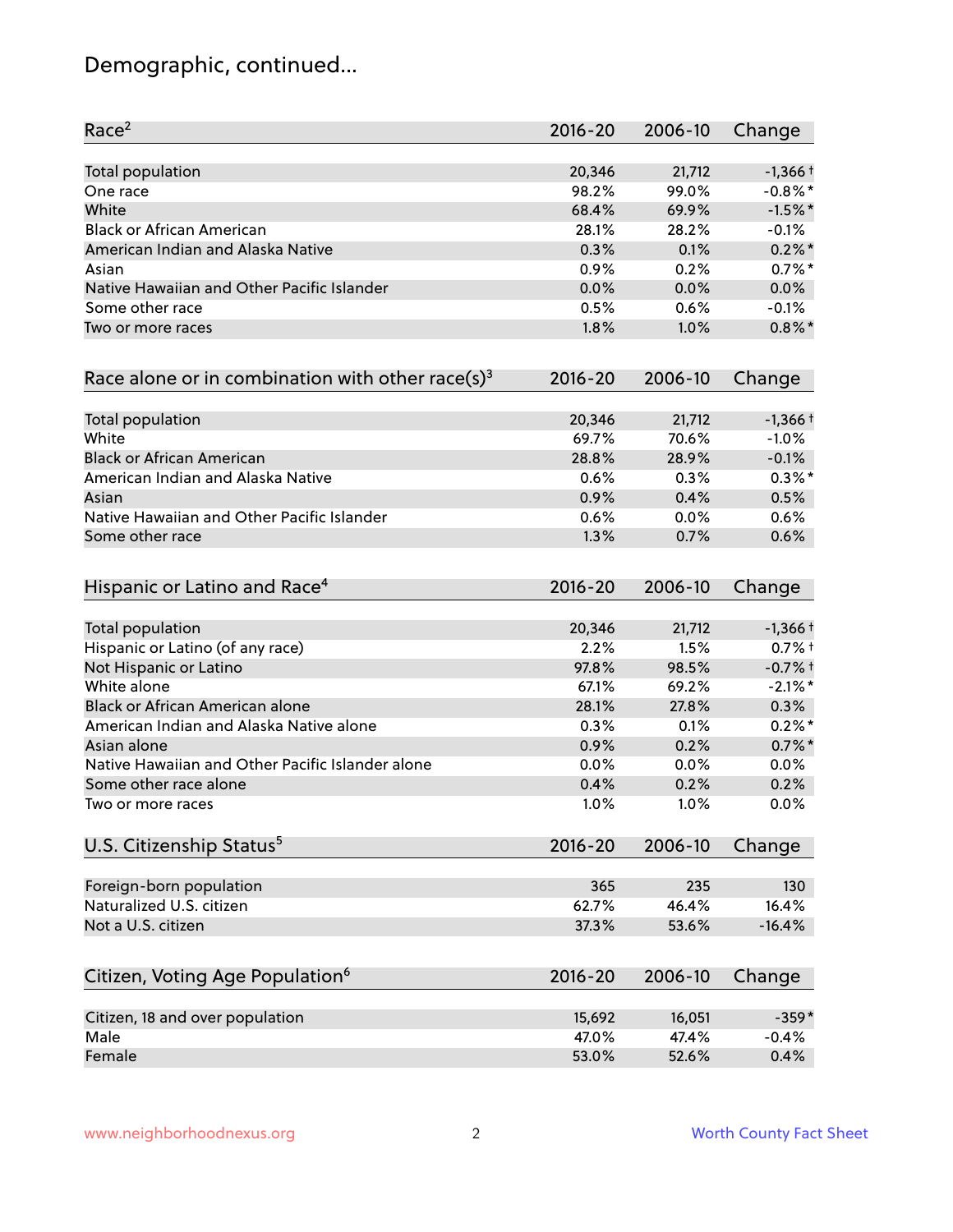#### Economic

| Income <sup>7</sup>                                 | $2016 - 20$ | 2006-10 | Change     |
|-----------------------------------------------------|-------------|---------|------------|
|                                                     |             |         |            |
| All households                                      | 7,982       | 7,940   | 42         |
| Less than \$10,000                                  | 7.4%        | 10.0%   | $-2.6%$    |
| \$10,000 to \$14,999                                | 5.2%        | 8.5%    | $-3.3\%$ * |
| \$15,000 to \$24,999                                | 10.4%       | 13.0%   | $-2.6%$    |
| \$25,000 to \$34,999                                | 12.5%       | 15.8%   | $-3.3%$    |
| \$35,000 to \$49,999                                | 13.5%       | 16.5%   | $-3.0%$    |
| \$50,000 to \$74,999                                | 19.2%       | 16.5%   | 2.7%       |
| \$75,000 to \$99,999                                | 15.0%       | 11.0%   | 4.0%*      |
| \$100,000 to \$149,999                              | 10.3%       | 6.6%    | $3.8\%$ *  |
| \$150,000 to \$199,999                              | 4.6%        | 1.3%    | $3.3\%$ *  |
| \$200,000 or more                                   | 1.9%        | 0.9%    | $1.0\%$ *  |
| Median household income (dollars)                   | 50,913      | 38,670  | 12,243*    |
| Mean household income (dollars)                     | 66,858      | 48,366  | 18,492*    |
| With earnings                                       | 72.8%       | 74.9%   | $-2.0%$    |
| Mean earnings (dollars)                             | 67,504      | 48,205  | 19,299*    |
| <b>With Social Security</b>                         | 35.7%       | 35.2%   | 0.5%       |
| Mean Social Security income (dollars)               | 20,505      | 13,979  | $6,525*$   |
| With retirement income                              | 19.8%       | 17.7%   | 2.1%       |
| Mean retirement income (dollars)                    | 29,179      | 19,639  | 9,540*     |
| With Supplemental Security Income                   | 6.5%        | $7.6\%$ | $-1.2%$    |
| Mean Supplemental Security Income (dollars)         | 8,877       | 7,318   | 1,559*     |
| With cash public assistance income                  | 2.4%        | 1.2%    | $1.3\%$ *  |
| Mean cash public assistance income (dollars)        | 2,486       | 1,910   | 576        |
| With Food Stamp/SNAP benefits in the past 12 months | 18.2%       | 14.8%   | 3.4%       |
|                                                     |             |         |            |
| Families                                            | 5,995       | 5,688   | 307        |
| Less than \$10,000                                  | 6.3%        | 5.2%    | 1.2%       |
| \$10,000 to \$14,999                                | 2.7%        | 6.7%    | $-3.9%$ *  |
| \$15,000 to \$24,999                                | 11.9%       | 10.0%   | 1.9%       |
| \$25,000 to \$34,999                                | 10.7%       | 15.5%   | $-4.8%$    |
| \$35,000 to \$49,999                                | 12.6%       | 16.9%   | $-4.3%$    |
| \$50,000 to \$74,999                                | 18.4%       | 19.6%   | $-1.2%$    |
| \$75,000 to \$99,999                                | 17.8%       | 14.9%   | 2.9%       |
| \$100,000 to \$149,999                              | 11.4%       | 8.8%    | 2.7%       |
| \$150,000 to \$199,999                              | 5.5%        | 1.8%    | $3.6\%$ *  |
| \$200,000 or more                                   | 2.6%        | 0.7%    | $1.9\%$ *  |
| Median family income (dollars)                      | 56,688      | 46,791  | 9,897*     |
| Mean family income (dollars)                        | 74,123      | 55,802  | 18,321*    |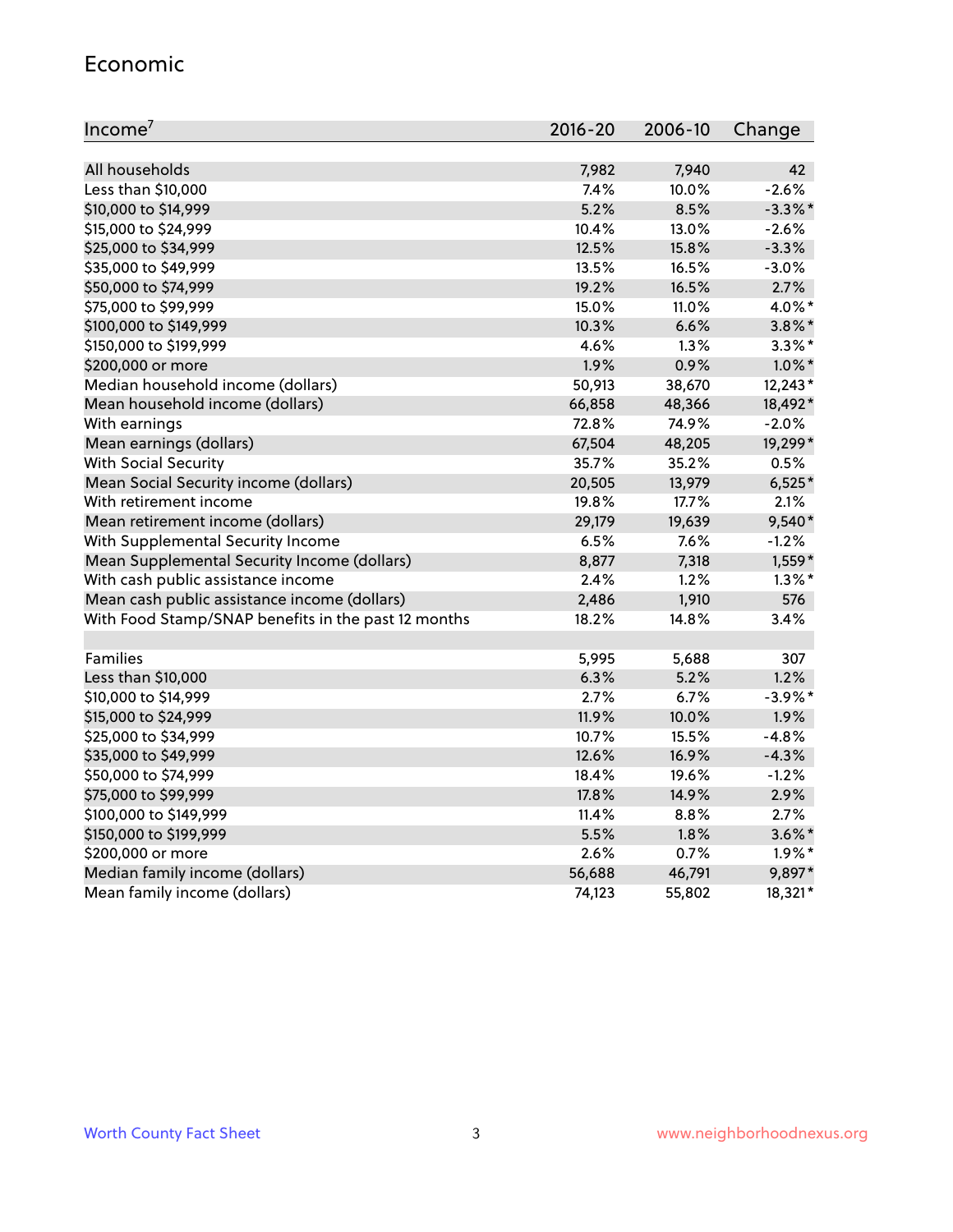#### Economic, continued...

| Income, continued <sup>8</sup>                           | $2016 - 20$ | 2006-10 | Change      |
|----------------------------------------------------------|-------------|---------|-------------|
|                                                          |             |         |             |
| Nonfamily households                                     | 1,987       | 2,252   | $-265$      |
| Median nonfamily income (dollars)                        | 30,539      | 20,960  | 9,579*      |
| Mean nonfamily income (dollars)                          | 42,159      | 28,081  | 14,079*     |
|                                                          |             |         |             |
| Median earnings for workers (dollars)                    | 31,290      | 22,823  | 8,467*      |
| Median earnings for male full-time, year-round workers   | 41,525      | 35,829  | 5,696*      |
| (dollars)                                                |             |         |             |
| Median earnings for female full-time, year-round workers | 34,480      | 26,690  | 7,790*      |
| (dollars)                                                |             |         |             |
|                                                          |             |         |             |
| Per capita income (dollars)                              | 26,533      | 18,348  | 8,185*      |
|                                                          |             |         |             |
| Families and People Below Poverty Level <sup>9</sup>     | $2016 - 20$ | 2006-10 | Change      |
|                                                          |             |         |             |
| <b>All families</b>                                      | 15.6%       | 15.6%   | $-0.0%$     |
| With related children under 18 years                     | 27.7%       | 24.4%   | 3.3%        |
| With related children under 5 years only                 | 14.4%       | 49.7%   | $-35.2%$    |
| Married couple families                                  | 4.8%        | 5.1%    | $-0.3%$     |
| With related children under 18 years                     | 8.4%        | 9.2%    | $-0.9%$     |
| With related children under 5 years only                 | 14.4%       | 29.3%   | $-14.9%$    |
| Families with female householder, no husband present     | 44.4%       | 39.5%   | 4.9%        |
| With related children under 18 years                     | 58.2%       | 49.0%   | $9.1\%$ *   |
| With related children under 5 years only                 | 14.6%       | 79.8%   | $-65.2%$    |
|                                                          |             |         |             |
| All people                                               | 18.9%       | 20.8%   | $-2.0%$     |
| Under 18 years                                           | 32.1%       | 29.0%   | 3.1%        |
| Related children under 18 years                          | 31.3%       | 29.0%   | 2.3%        |
| Related children under 5 years                           | 28.6%       | 43.2%   | $-14.7%$ *  |
| Related children 5 to 17 years                           | 32.2%       | 23.6%   | 8.6%        |
| 18 years and over                                        | 15.2%       | 18.1%   | $-3.0\%$ *  |
| 18 to 64 years                                           | 17.6%       | 18.4%   | $-0.8%$     |
| 65 years and over                                        | 7.4%        | 16.7%   | $-9.3%$ *   |
| People in families                                       | 16.8%       | 18.6%   | $-1.7%$     |
| Unrelated individuals 15 years and over                  | 31.4%       | 35.4%   | $-4.0%$     |
|                                                          |             |         |             |
| Non-Hispanic white people                                | 13.6%       | 11.3%   | 2.4%        |
| Black or African-American people                         | 31.1%       | 41.6%   | $-10.6%$    |
| Asian people                                             | 9.0%        | 0.0%    | $9.0\%$     |
| Hispanic or Latino people                                | 27.6%       | 81.9%   | $-54.3\%$ * |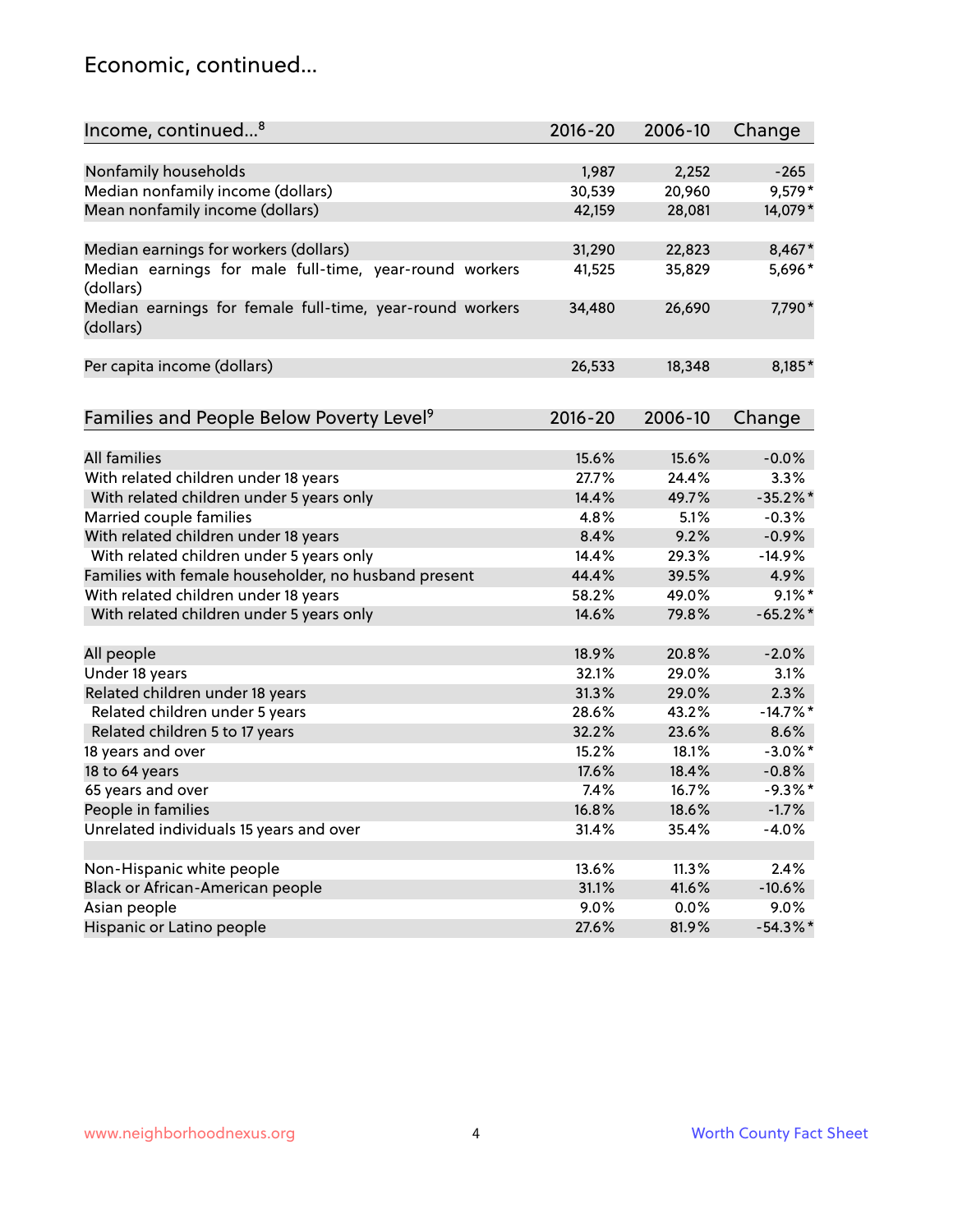### Employment

| Employment Status <sup>10</sup>                                                               | 2010        | 2020    | Change     |
|-----------------------------------------------------------------------------------------------|-------------|---------|------------|
| In Labor Force                                                                                | 8,844       | 9,781   | 9,781      |
| <b>Unemployment Rate</b>                                                                      | 5.4%        | 12.1%   | $-6.7%$    |
|                                                                                               |             |         |            |
| Industry <sup>11</sup>                                                                        | $2016 - 20$ | 2006-10 | Change     |
| Civilian employed population 16 years and over                                                | 8,849       | 8,614   | 235        |
| Agriculture, forestry, fishing and hunting, and mining                                        | 5.0%        | 3.6%    | 1.5%       |
| Construction                                                                                  | 7.9%        | 9.1%    | $-1.2%$    |
| Manufacturing                                                                                 | 15.2%       | 11.3%   | $3.9\%$ *  |
| Wholesale trade                                                                               | 3.8%        | 4.4%    | $-0.6%$    |
| Retail trade                                                                                  | 13.0%       | 11.2%   | 1.9%       |
| Transportation and warehousing, and utilities                                                 | 5.7%        | 6.8%    | $-1.1%$    |
| Information                                                                                   | 0.8%        | 0.8%    | $-0.0%$    |
| Finance and insurance, and real estate and rental and leasing                                 | 3.7%        | 4.5%    | $-0.8%$    |
| Professional, scientific, and management, and administrative<br>and waste management services | 9.7%        | 5.0%    | 4.7%*      |
| Educational services, and health care and social assistance                                   | 18.8%       | 21.9%   | $-3.1%$    |
| Arts, entertainment, and recreation, and accommodation and<br>food services                   | 5.2%        | 8.3%    | $-3.1\%$ * |
| Other services, except public administration                                                  | 5.9%        | 5.5%    | 0.5%       |
| <b>Public administration</b>                                                                  | 5.3%        | 7.8%    | $-2.5%$    |
|                                                                                               |             |         |            |
| Occupation <sup>12</sup>                                                                      | $2016 - 20$ | 2006-10 | Change     |
|                                                                                               |             |         |            |
| Civilian employed population 16 years and over                                                | 8,849       | 8,614   | 235        |
| Management, business, science, and arts occupations                                           | 26.0%       | 25.7%   | 0.3%       |
| Service occupations                                                                           | 15.2%       | 18.6%   | $-3.4%$    |
| Sales and office occupations                                                                  | 20.3%       | 22.3%   | $-2.0%$    |
| Natural<br>resources,<br>construction,<br>and<br>maintenance<br>occupations                   | 14.6%       | 16.1%   | $-1.5%$    |
| Production, transportation, and material moving occupations                                   | 24.0%       | 17.3%   | $6.7\%$ *  |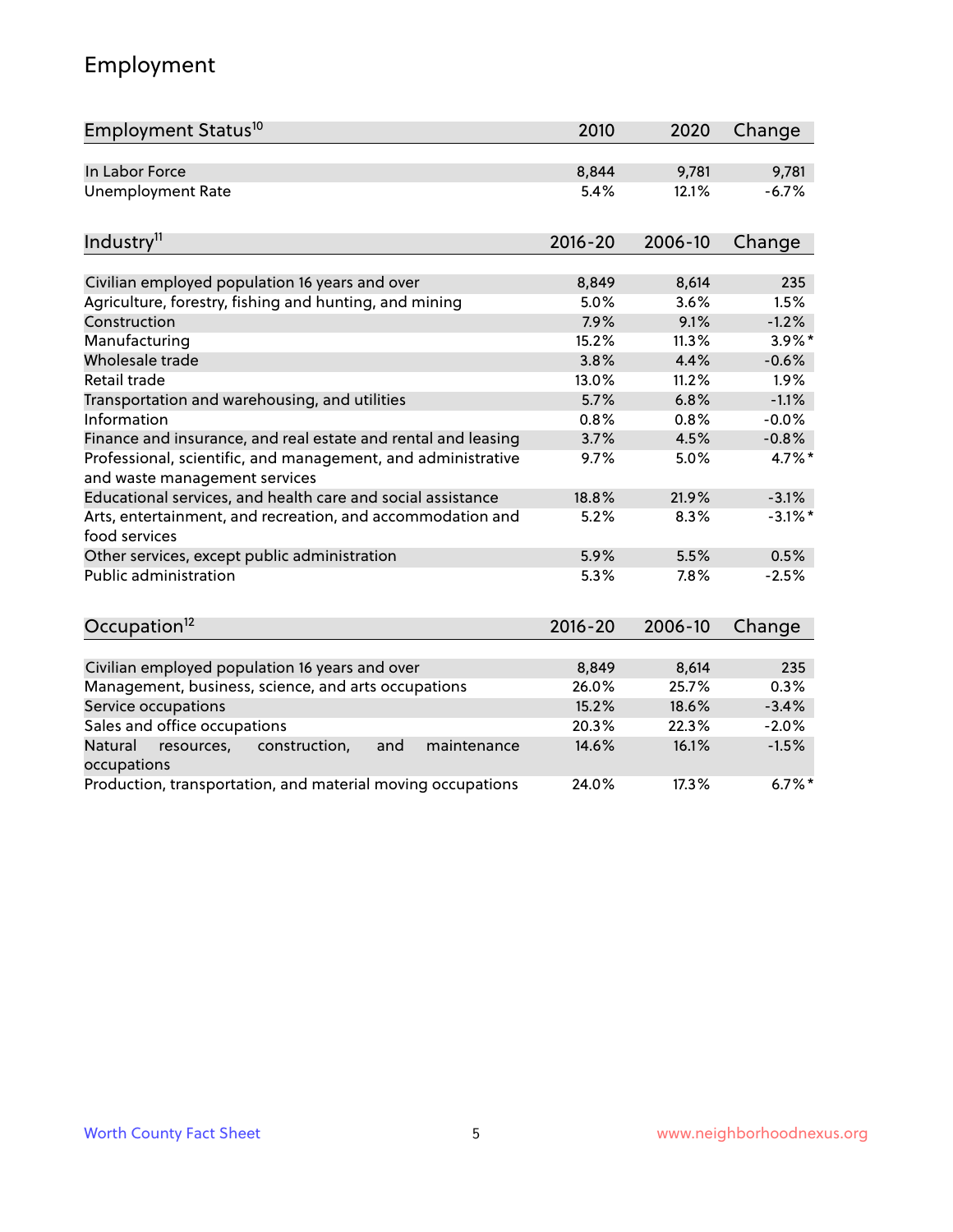### Employment, continued...

| Class of Worker <sup>13</sup>                               | $2016 - 20$ | 2006-10 | Change     |
|-------------------------------------------------------------|-------------|---------|------------|
| Civilian employed population 16 years and over              | 8,849       | 8,614   | 235        |
| Private wage and salary workers                             | 78.6%       | 73.6%   | $5.0\%$ *  |
| Government workers                                          | 13.4%       | 21.9%   | $-8.6\%$ * |
| Self-employed in own not incorporated business workers      | 8.0%        | 4.1%    | $3.9\%$ *  |
| <b>Unpaid family workers</b>                                | 0.0%        | 0.4%    | $-0.4%$    |
|                                                             |             |         |            |
| Job Flows <sup>14</sup>                                     | 2019        | 2010    | Change     |
| Total Jobs in county                                        | 2,757       | 3,384   | $-627$     |
| Held by residents of county                                 | 47.3%       | 54.2%   | $-6.9%$    |
| Held by non-residents of county                             | 52.7%       | 45.8%   | 6.9%       |
|                                                             |             |         |            |
| Jobs by Industry Sector <sup>15</sup>                       | 2019        | 2010    | Change     |
| Total Jobs in county                                        | 2,757       | 3,384   | $-627$     |
| Goods Producing sectors                                     | 21.8%       | 20.2%   | 1.6%       |
| Trade, Transportation, and Utilities sectors                | 24.1%       | 23.3%   | 0.8%       |
| All Other Services sectors                                  | 54.1%       | 56.5%   | $-2.4%$    |
|                                                             |             |         |            |
| Total Jobs in county held by county residents               | 1,305       | 1,835   | $-530$     |
| <b>Goods Producing sectors</b>                              | 21.4%       | 18.3%   | 3.1%       |
| Trade, Transportation, and Utilities sectors                | 17.2%       | 17.7%   | $-0.5%$    |
| All Other Services sectors                                  | 61.5%       | 64.1%   | $-2.6%$    |
| Jobs by Earnings <sup>16</sup>                              | 2019        | 2010    | Change     |
| Total Jobs in county                                        | 2,757       | 3,384   | $-627$     |
| Jobs with earnings \$1250/month or less                     | 26.7%       | 32.9%   | $-6.2%$    |
|                                                             | 43.5%       | 44.7%   | $-1.2%$    |
| Jobs with earnings \$1251/month to \$3333/month             |             |         |            |
| Jobs with earnings greater than \$3333/month                | 29.9%       | 22.4%   | 7.5%       |
| Total Jobs in county held by county residents               | 1,305       | 1,835   | $-530$     |
| Jobs with earnings \$1250/month or less                     | 26.9%       | 33.6%   | $-6.7%$    |
| Jobs with earnings \$1251/month to \$3333/month             | 45.7%       | 45.4%   | $0.3\%$    |
| Jobs with earnings greater than \$3333/month                | 27.4%       | 21.0%   | 6.4%       |
|                                                             |             |         |            |
| Jobs by Age of Worker <sup>17</sup>                         | 2019        | 2010    | Change     |
|                                                             | 2,757       | 3,384   | $-627$     |
| Total Jobs in county<br>Jobs with workers age 29 or younger | 22.2%       | 21.9%   | 0.2%       |
| Jobs with workers age 30 to 54                              | 51.5%       | 57.5%   | $-6.0%$    |
| Jobs with workers age 55 or older                           | 26.4%       | 20.6%   | 5.8%       |
|                                                             |             |         |            |
| Total Jobs in county held by county residents               | 1,305       | 1,835   | $-530$     |
| Jobs with workers age 29 or younger                         | 21.6%       | 18.5%   | 3.1%       |
| Jobs with workers age 30 to 54                              | 49.7%       | 57.8%   | $-8.1%$    |
| Jobs with workers age 55 or older                           | 28.7%       | 23.7%   | 5.0%       |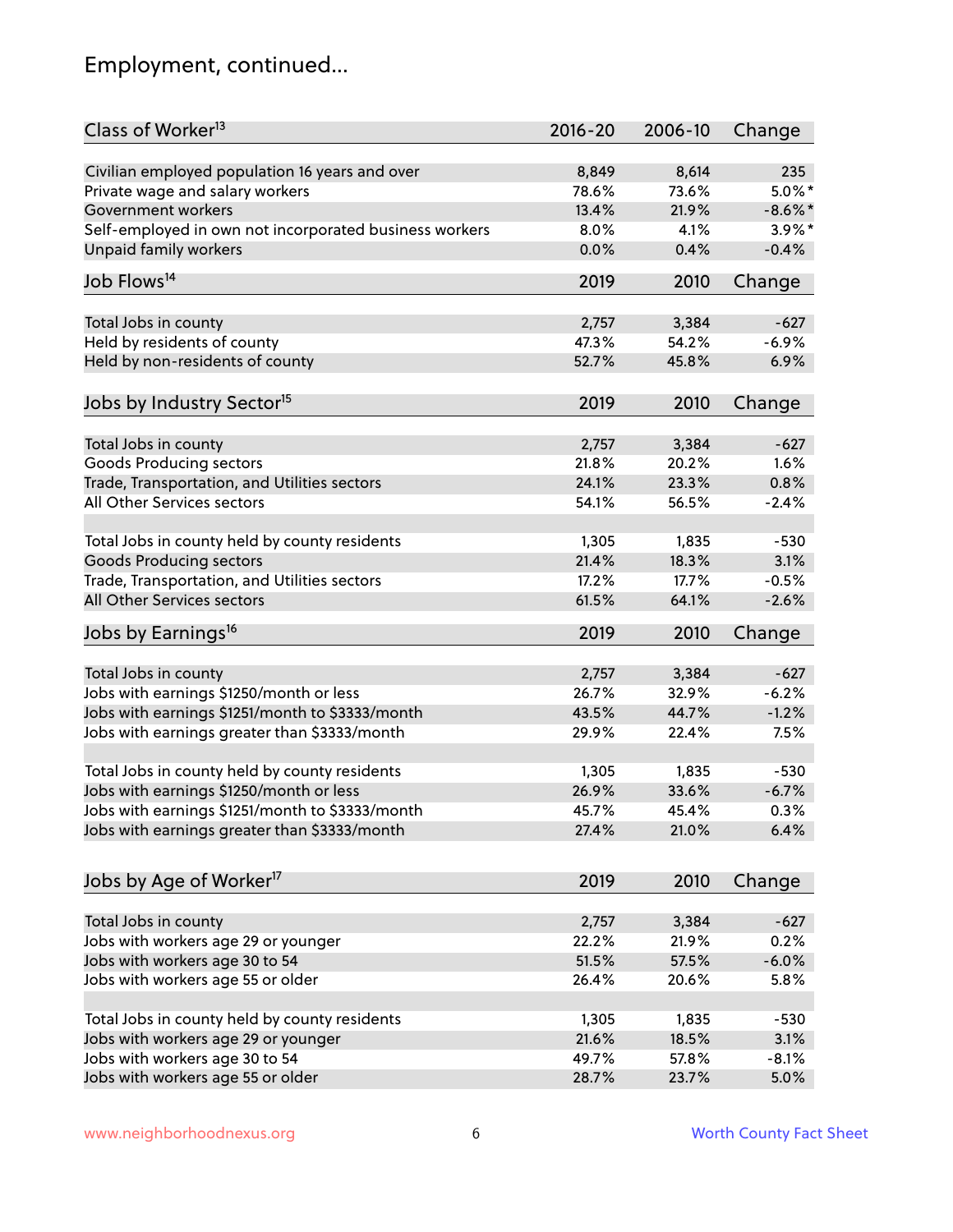#### Education

| Early Learning <sup>18</sup>                        |             |         | 2022       |
|-----------------------------------------------------|-------------|---------|------------|
| Licensed Capacity of Early Learning Centers         |             |         | 476        |
| Licenced capacity per 1,000 children ages 0-4       |             |         | 432.7      |
| School Enrollment <sup>19</sup>                     | 2022        | 2010    | Change     |
|                                                     |             |         |            |
| <b>Enrolled in Public School</b>                    | 3,081       | 3,603   | $-522$     |
| White                                               | 57.3%       | 57.4%   | $-0.0%$    |
| <b>Black or African-American</b>                    | 33.9%       | 36.2%   | $-2.3%$    |
| Asian                                               | 0.7%        | 0.0%    | 0.7%       |
| Native American                                     | 0.1%        | 0.0%    | 0.1%       |
| Pacific Islander                                    | 0.1%        | 0.0%    | 0.0%       |
| <b>Biracial or Multi-Racial</b>                     | 3.7%        | 3.9%    | $-0.1%$    |
| Hispanic or Latino                                  | 4.1%        | 1.9%    | 2.2%       |
| Georgia Milestones: 3rd Grade Reading <sup>20</sup> |             |         | 2019       |
|                                                     |             |         |            |
| <b>Number of Students Tested</b>                    |             |         | 223        |
| Proficient or Distinguished                         |             |         | 46.2%      |
| Georgia Milestones: 8th Grade Math <sup>21</sup>    |             |         | 2019       |
| <b>Number of Students Tested</b>                    |             |         | 213        |
| Proficient or Distinguished                         |             |         | 31.9%      |
|                                                     |             |         |            |
| Graduation Rates <sup>22</sup>                      | 2021        | 2012    | Change     |
| Cohort                                              | 189         | 256     | $-67$      |
| <b>High School Graduation Rate</b>                  | 85.7%       | 72.3%   | 13.4%      |
|                                                     |             |         |            |
| Educational Attainment <sup>23</sup>                | $2016 - 20$ | 2006-10 | Change     |
| Population 25 years and over                        | 14,219      | 14,170  | 49         |
| Less than 9th grade                                 | 5.2%        | 8.4%    | $-3.2\%$ * |
| 9th to 12th grade, no diploma                       | 9.8%        | 18.0%   | $-8.2\%$ * |
| High school graduate (includes equivalency)         | 43.3%       | 39.0%   | $4.3\%$ *  |
| Some college, no degree                             | 19.1%       | 20.1%   |            |
|                                                     |             |         | $-1.0\%$   |
| Associate's degree                                  | 12.3%       | 5.0%    | $7.2\%$ *  |
| Bachelor's degree                                   | 6.4%        | 5.9%    | 0.5%       |
| Graduate or professional degree                     | 4.0%        | 3.6%    | 0.4%       |
| Percent high school graduate or higher              | 85.0%       | 73.6%   | $11.4\%$ * |
| Percent bachelor's degree or higher                 | 10.3%       | 9.4%    | 0.9%       |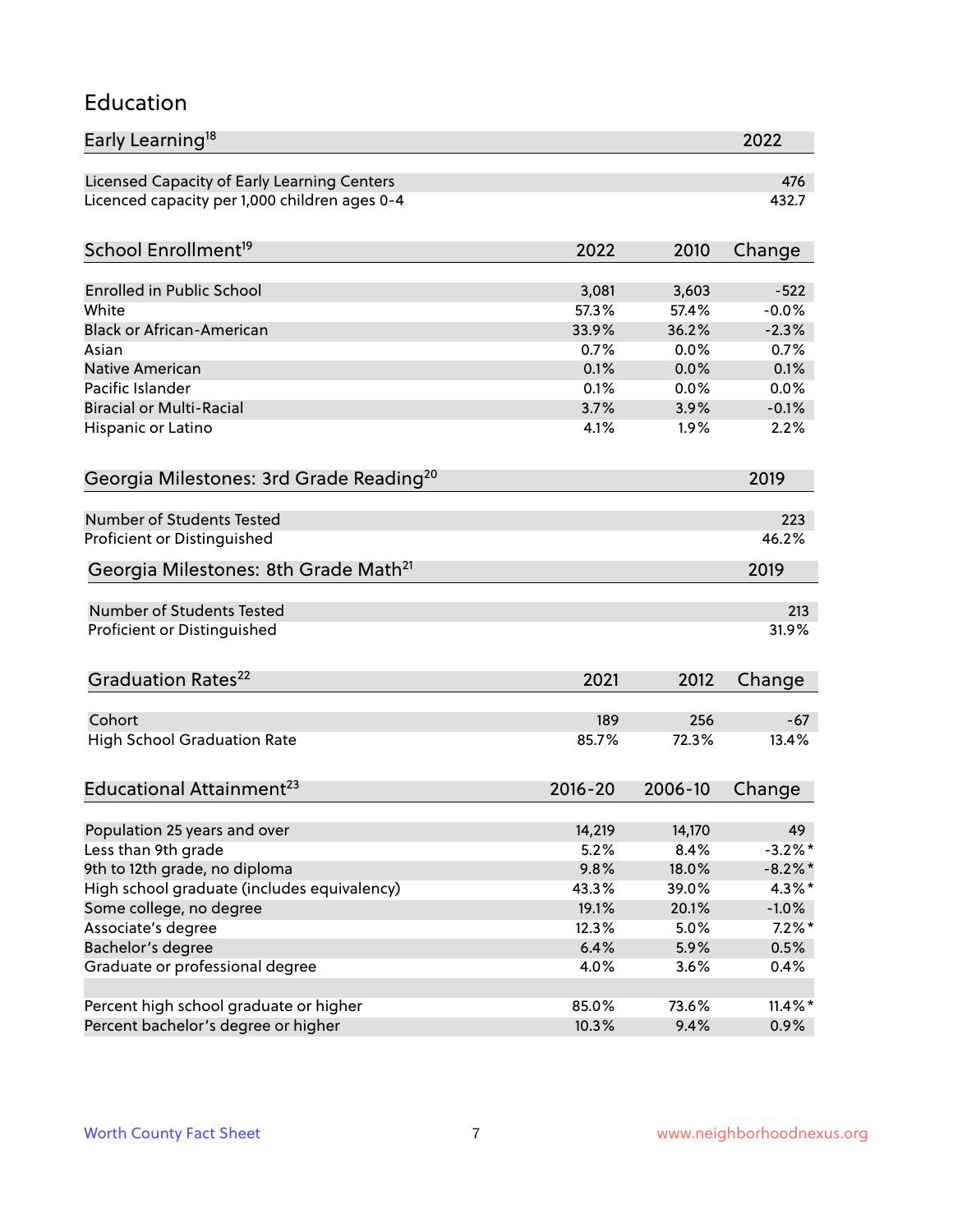#### Housing

| Households by Type <sup>24</sup>                     | $2016 - 20$   | 2006-10       | Change             |
|------------------------------------------------------|---------------|---------------|--------------------|
|                                                      |               |               |                    |
| <b>Total households</b>                              | 7,982         | 7,940         | 42                 |
| Family households (families)                         | 75.1%         | 71.6%         | 3.5%               |
| With own children under 18 years                     | 26.4%         | 30.9%         | $-4.5%$            |
| Married-couple family                                | 52.3%         | 49.3%         | 2.9%               |
| With own children of the householder under 18 years  | 15.0%         | 19.1%         | $-4.1%$            |
| Male householder, no wife present, family            | 4.5%          | 5.1%          | $-0.6%$            |
| With own children of the householder under 18 years  | 0.9%          | 2.0%          | $-1.1%$            |
| Female householder, no husband present, family       | 18.3%         | 17.2%         | 1.1%               |
| With own children of the householder under 18 years  | 10.5%         | 9.8%          | 0.7%               |
| Nonfamily households                                 | 24.9%         | 28.4%         | $-3.5%$            |
| Householder living alone                             | 19.9%         | 25.7%         | $-5.9\%$ *         |
| 65 years and over                                    | 9.6%          | 10.8%         | $-1.2%$            |
| Households with one or more people under 18 years    | 31.1%         | 37.4%         | $-6.3\%$ *         |
| Households with one or more people 65 years and over | 32.6%         | 27.6%         | $5.0\%$ *          |
|                                                      |               |               |                    |
| Average household size                               | 2.53          | 2.72          | $-0.19*$           |
| Average family size                                  | 2.88          | 3.25          | $-0.37*$           |
| Housing Occupancy <sup>25</sup>                      | $2016 - 20$   | 2006-10       | Change             |
|                                                      |               |               |                    |
| Total housing units                                  | 9,362         | 9,281         | $81*$              |
| Occupied housing units                               | 85.3%         | 85.6%         | $-0.3%$            |
| Vacant housing units                                 | 14.7%         | 14.4%         | 0.3%               |
| Homeowner vacancy rate                               | 1.7           | 1.3           | 0.4                |
| Rental vacancy rate                                  | 4.4           | 8.0           | $-3.6$             |
|                                                      |               |               |                    |
| Units in Structure <sup>26</sup>                     | $2016 - 20$   | 2006-10       | Change             |
| Total housing units                                  | 9,362         | 9,281         | $81*$              |
| 1-unit, detached                                     | 58.4%         | 59.0%         | $-0.6%$            |
| 1-unit, attached                                     | 1.0%          | 0.8%          | 0.2%               |
| 2 units                                              | 3.0%          | 1.3%          | $1.7\%$ *          |
| 3 or 4 units                                         | 1.3%          | 2.2%          | $-0.9%$            |
| 5 to 9 units                                         | 2.5%          | 1.7%          | 0.8%               |
| 10 to 19 units                                       | 0.8%          | 0.9%          | $-0.1%$            |
| 20 or more units                                     |               |               |                    |
| Mobile home                                          | 0.1%<br>32.9% | 0.8%<br>33.3% | $-0.7%$<br>$-0.4%$ |
| Boat, RV, van, etc.                                  | 0.0%          | 0.0%          | 0.0%               |
|                                                      |               |               |                    |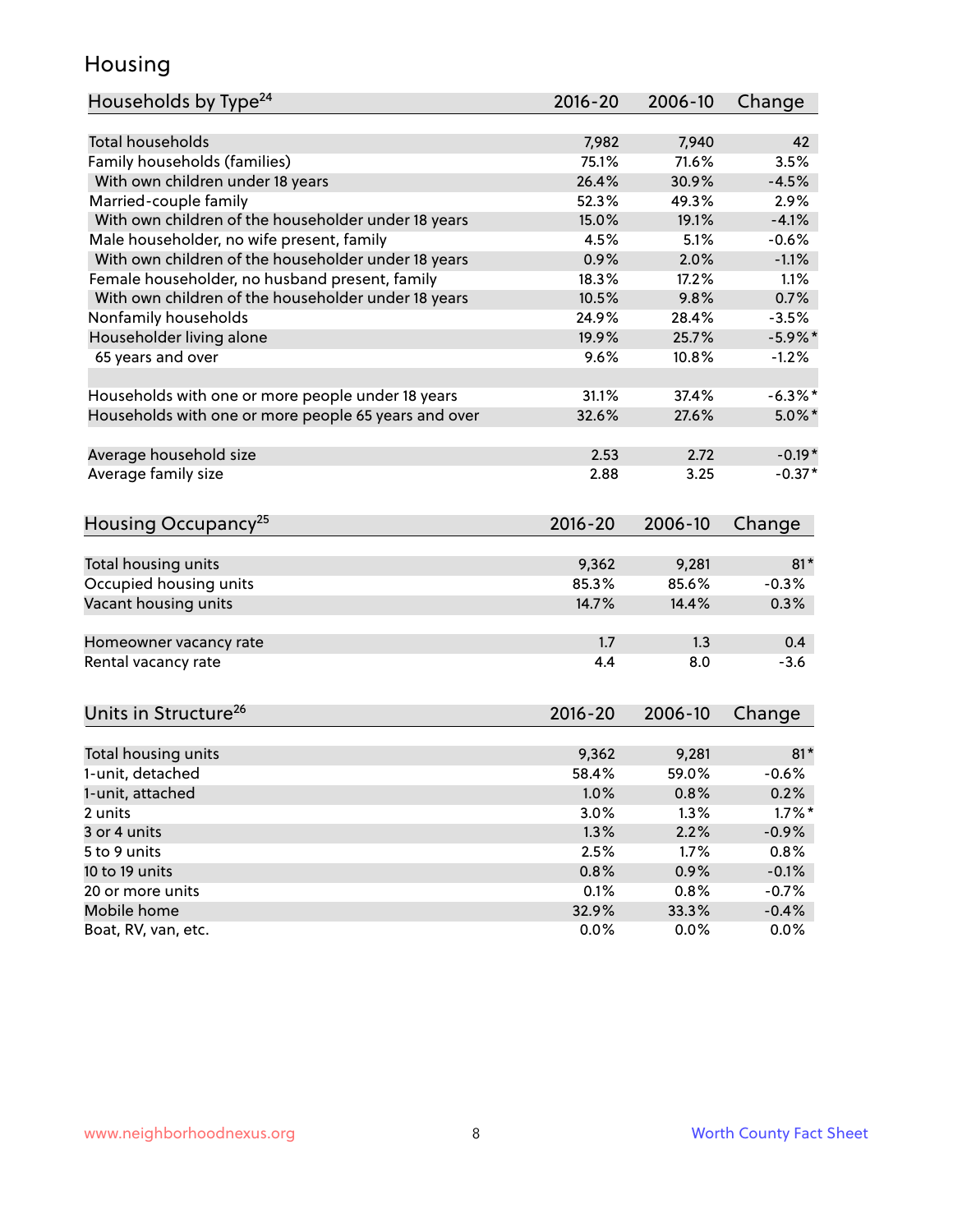### Housing, Continued...

| Year Structure Built <sup>27</sup>             | 2016-20     | 2006-10 | Change      |
|------------------------------------------------|-------------|---------|-------------|
| Total housing units                            | 9,362       | 9,281   | $81*$       |
| Built 2014 or later                            | 2.0%        | (X)     | (X)         |
| Built 2010 to 2013                             | 2.3%        | (X)     | (X)         |
| Built 2000 to 2009                             | 16.7%       | 11.2%   | $5.5%$ *    |
| Built 1990 to 1999                             | 22.3%       | 25.0%   | $-2.7%$     |
| Built 1980 to 1989                             | 17.6%       | 19.0%   | $-1.4%$     |
| Built 1970 to 1979                             | 14.0%       | 17.4%   | $-3.5%$     |
| Built 1960 to 1969                             | 8.7%        | 10.6%   | $-1.9%$     |
| Built 1950 to 1959                             | 4.9%        | 7.8%    | $-2.9%$ *   |
| Built 1940 to 1949                             | 5.1%        | 2.5%    | $2.6\%$ *   |
| Built 1939 or earlier                          | 6.6%        | 6.6%    | 0.0%        |
| Housing Tenure <sup>28</sup>                   | $2016 - 20$ | 2006-10 | Change      |
| Occupied housing units                         | 7,982       | 7,940   | 42          |
| Owner-occupied                                 | 69.6%       | 70.9%   | $-1.3%$     |
| Renter-occupied                                | 30.4%       | 29.1%   | 1.3%        |
| Average household size of owner-occupied unit  | 2.46        | 2.82    | $-0.37*$    |
| Average household size of renter-occupied unit | 2.69        | 2.45    | 0.23        |
| Residence 1 Year Ago <sup>29</sup>             | 2016-20     | 2006-10 | Change      |
| Population 1 year and over                     | 20,133      | 21,450  | $-1,317*$   |
| Same house                                     | 90.3%       | 87.0%   | 3.3%        |
| Different house in the U.S.                    | 9.7%        | 13.0%   | $-3.3%$     |
| Same county                                    | 4.5%        | 5.5%    | $-1.0%$     |
| Different county                               | 5.2%        | 7.6%    | $-2.3%$     |
| Same state                                     | 3.8%        | 4.0%    | $-0.3%$     |
| Different state                                | 1.5%        | 3.5%    | $-2.1%$     |
| Abroad                                         | 0.0%        | 0.0%    | 0.0%        |
| Value of Housing Unit <sup>30</sup>            | $2016 - 20$ | 2006-10 | Change      |
| Owner-occupied units                           | 5,552       | 5,629   | $-77$       |
| Less than \$50,000                             | 21.8%       | 29.4%   | $-7.6%$ *   |
| \$50,000 to \$99,999                           | 33.6%       | 28.8%   | 4.8%        |
| \$100,000 to \$149,999                         | 17.2%       | 16.6%   | 0.6%        |
| \$150,000 to \$199,999                         | 10.4%       | 11.6%   | $-1.2%$     |
| \$200,000 to \$299,999                         | 12.2%       | 8.9%    | 3.3%        |
| \$300,000 to \$499,999                         | 3.8%        | 3.5%    | 0.3%        |
| \$500,000 to \$999,999                         | 0.8%        | 1.0%    | $-0.1%$     |
| \$1,000,000 or more                            | 0.0%        | 0.2%    | $-0.2%$     |
| Median (dollars)                               | 93,400      | 85,400  | 8,000*      |
| Mortgage Status <sup>31</sup>                  | $2016 - 20$ | 2006-10 | Change      |
| Owner-occupied units                           | 5,552       | 5,629   | $-77$       |
| Housing units with a mortgage                  | 43.7%       | 58.7%   | $-15.1\%$ * |
| Housing units without a mortgage               | 56.3%       | 41.3%   | 15.1%*      |
|                                                |             |         |             |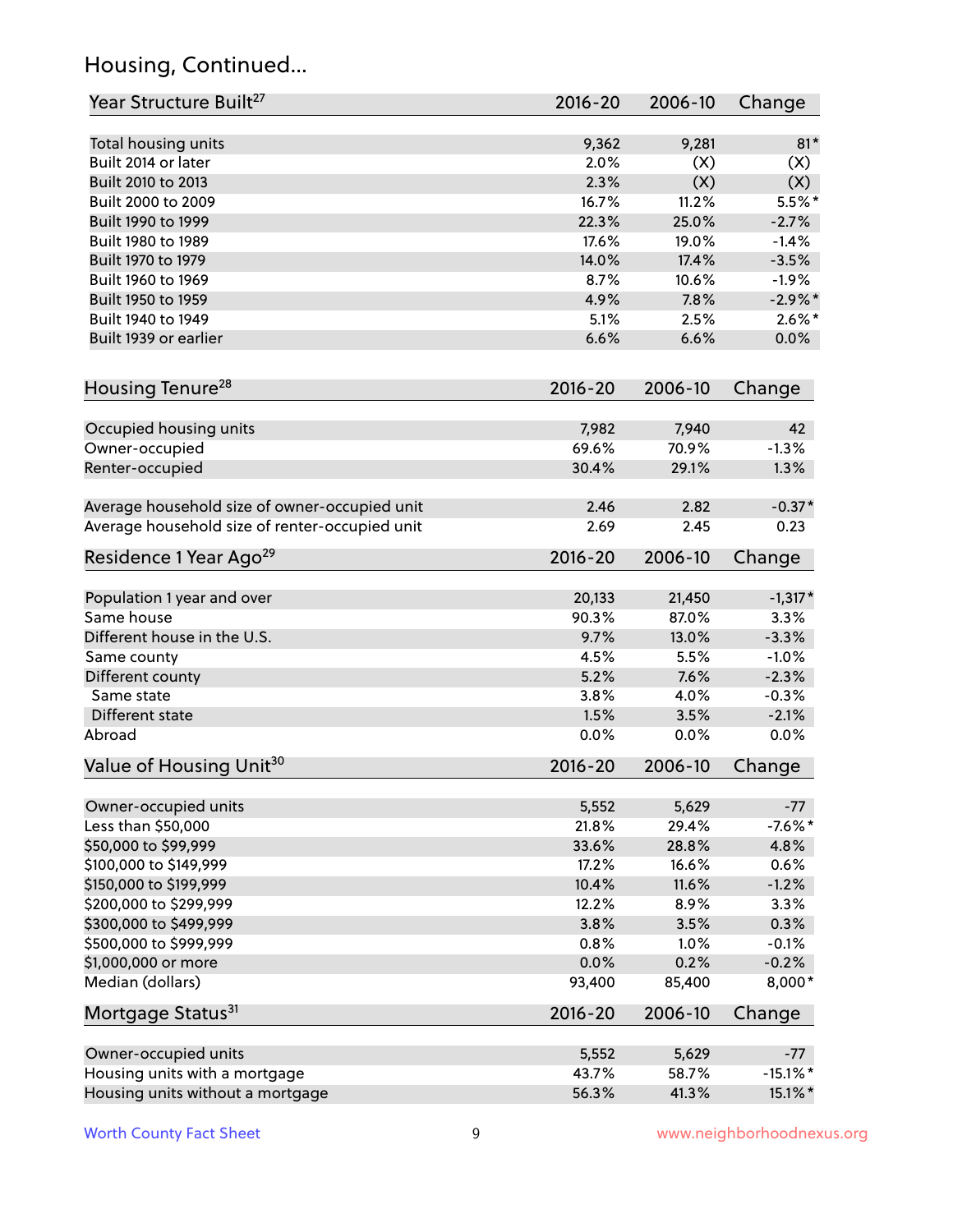### Housing, Continued...

| Selected Monthly Owner Costs <sup>32</sup>                                            | 2016-20     | 2006-10 | Change      |
|---------------------------------------------------------------------------------------|-------------|---------|-------------|
| Housing units with a mortgage                                                         | 2,424       | 3,307   | $-883*$     |
| Less than \$300                                                                       | 0.3%        | 0.9%    | $-0.6%$     |
| \$300 to \$499                                                                        | 0.5%        | 3.9%    | $-3.4\%$ *  |
| \$500 to \$999                                                                        | 49.1%       | 48.2%   | 0.9%        |
| \$1,000 to \$1,499                                                                    | 31.6%       | 28.0%   | 3.6%        |
| \$1,500 to \$1,999                                                                    | 11.4%       | 11.2%   | 0.2%        |
| \$2,000 to \$2,999                                                                    | 7.1%        | 7.9%    | $-0.7%$     |
| \$3,000 or more                                                                       | 0.0%        | 0.0%    | $0.0\%$     |
| Median (dollars)                                                                      | 1,001       | 976     | 25          |
| Housing units without a mortgage                                                      | 3,128       | 2,322   | 806*        |
| Less than \$150                                                                       | 4.2%        | 5.9%    | $-1.7%$     |
| \$150 to \$249                                                                        | 9.4%        | 26.1%   | $-16.6\%$ * |
| \$250 to \$349                                                                        | 25.4%       | 25.5%   | $-0.0%$     |
| \$350 to \$499                                                                        | 31.4%       | 23.8%   | $7.6\%$ *   |
| \$500 to \$699                                                                        | 21.2%       | 14.1%   | $7.1\%$ *   |
| \$700 or more                                                                         | 8.4%        | 4.7%    | $3.7\%$ *   |
| Median (dollars)                                                                      | 394         | 310     | $84*$       |
| Selected Monthly Owner Costs as a Percentage of<br>Household Income <sup>33</sup>     | $2016 - 20$ | 2006-10 | Change      |
| Housing units with a mortgage (excluding units where<br>SMOCAPI cannot be computed)   | 2,401       | 3,285   | $-884*$     |
| Less than 20.0 percent                                                                | 49.7%       | 44.1%   | 5.7%        |
| 20.0 to 24.9 percent                                                                  | 14.1%       | 17.1%   | $-3.0%$     |
| 25.0 to 29.9 percent                                                                  | 7.9%        | 10.5%   | $-2.6%$     |
| 30.0 to 34.9 percent                                                                  | 9.7%        | 5.8%    | 3.8%        |
| 35.0 percent or more                                                                  | 18.7%       | 22.5%   | $-3.9%$     |
| Not computed                                                                          | 23          | 22      |             |
| Housing unit without a mortgage (excluding units where<br>SMOCAPI cannot be computed) | 3,114       | 2,312   | 802*        |
| Less than 10.0 percent                                                                | 50.4%       | 41.8%   | $8.6\%$ *   |
| 10.0 to 14.9 percent                                                                  | 22.8%       | 22.2%   | 0.6%        |
| 15.0 to 19.9 percent                                                                  | 9.2%        | 10.6%   | $-1.3%$     |
| 20.0 to 24.9 percent                                                                  | 5.6%        | 6.8%    | $-1.2%$     |
| 25.0 to 29.9 percent                                                                  | 3.2%        | 8.7%    | $-5.5%$     |
| 30.0 to 34.9 percent                                                                  | 1.3%        | 0.3%    | $0.9\%*$    |
| 35.0 percent or more                                                                  | 7.5%        | 9.6%    | $-2.0%$     |
| Not computed                                                                          | 14          | 10      | 4           |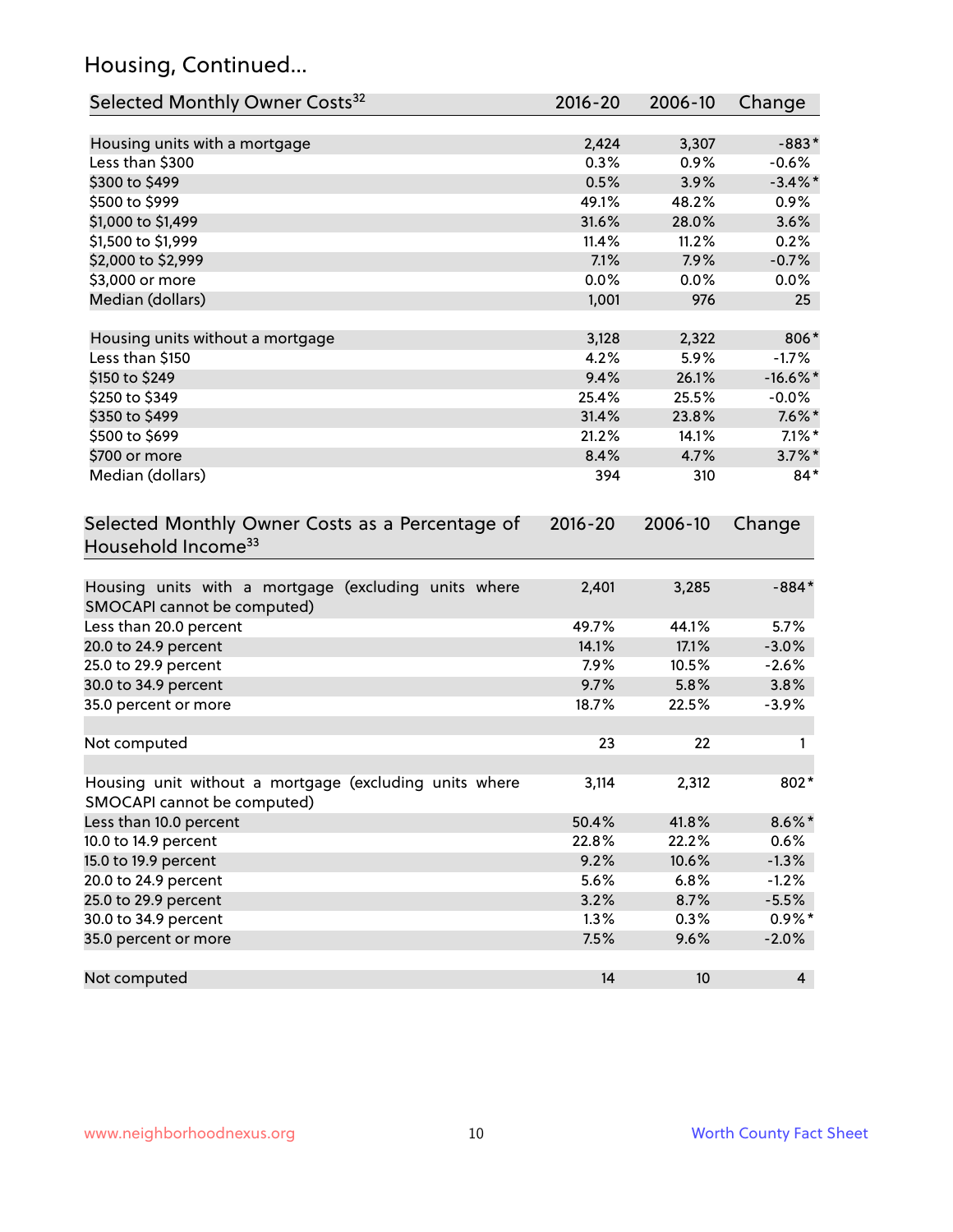### Housing, Continued...

| Gross Rent <sup>34</sup>                                     | 2016-20     | $2006 - 10$ | Change     |
|--------------------------------------------------------------|-------------|-------------|------------|
|                                                              |             |             |            |
| Occupied units paying rent                                   | 2,244       | 2,033       | 211        |
| Less than \$200                                              | 1.3%        | 6.3%        | $-5.0%$    |
| \$200 to \$499                                               | 14.3%       | 42.1%       | $-27.8%$ * |
| \$500 to \$749                                               | 38.1%       | 37.7%       | 0.4%       |
| \$750 to \$999                                               | 30.9%       | 10.8%       | 20.1%*     |
| \$1,000 to \$1,499                                           | 14.3%       | 3.0%        | $11.2\%$ * |
| \$1,500 to \$1,999                                           | $0.0\%$     | 0.0%        | 0.0%       |
| \$2,000 or more                                              | 1.0%        | 0.0%        | $1.0\%$    |
| Median (dollars)                                             | 734         | 510         | $224*$     |
| No rent paid                                                 | 186         | 278         | $-92$      |
| Gross Rent as a Percentage of Household Income <sup>35</sup> | $2016 - 20$ | 2006-10     | Change     |
| Occupied units paying rent (excluding units where GRAPI      | 2,234       | 1,971       | 263        |
| cannot be computed)                                          |             |             |            |
| Less than 15.0 percent                                       | 28.0%       | 16.5%       | $11.4\%$ * |
| 15.0 to 19.9 percent                                         | 6.3%        | 12.2%       | $-6.0%$    |
| 20.0 to 24.9 percent                                         | 11.3%       | 10.5%       | 0.8%       |
| 25.0 to 29.9 percent                                         | 8.1%        | 9.6%        | $-1.5%$    |
| 30.0 to 34.9 percent                                         | 9.5%        | 6.7%        | 2.7%       |
| 35.0 percent or more                                         | 36.8%       | 44.3%       | $-7.5%$    |
| Not computed                                                 | 196         | 340         | $-144$     |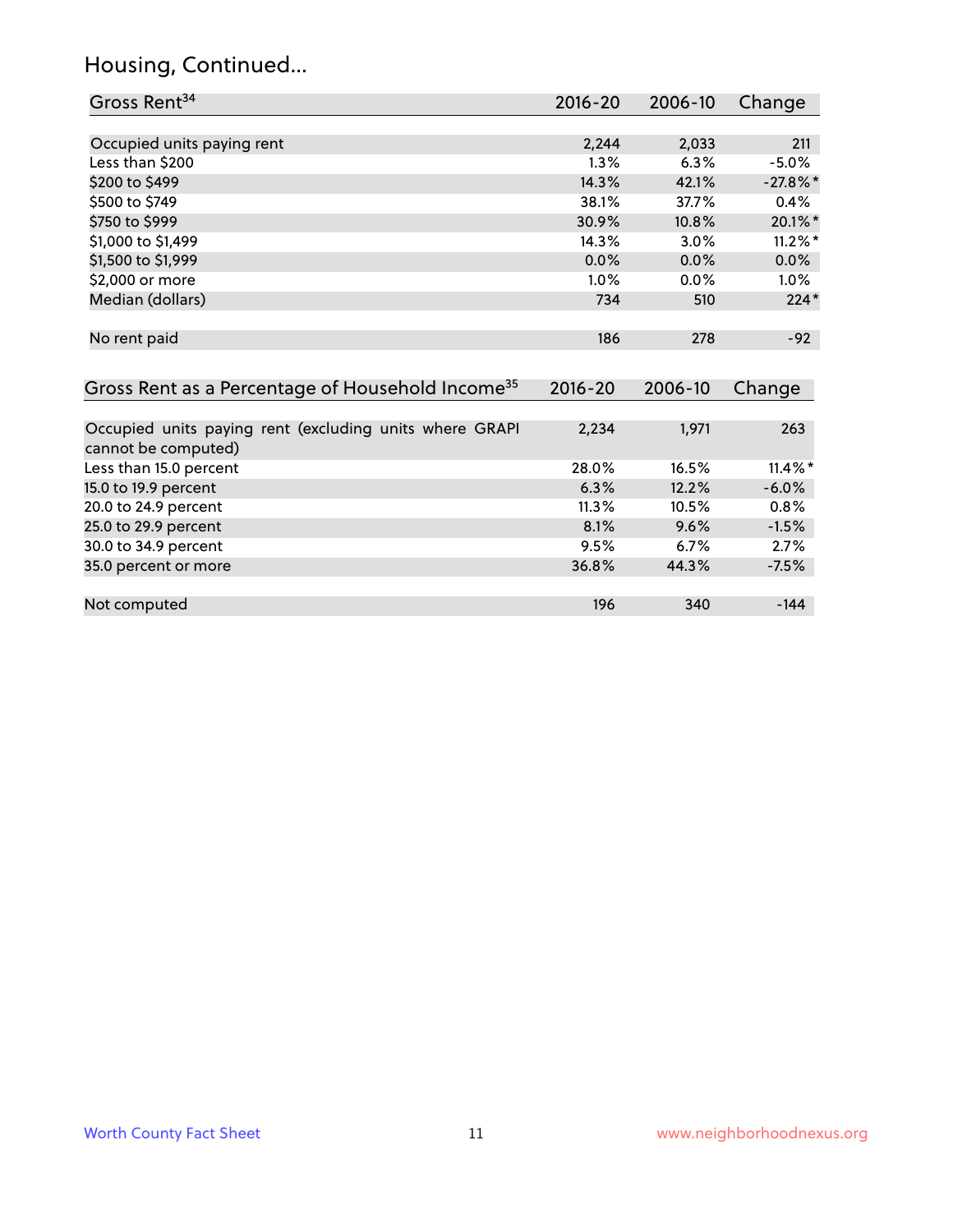### Community Involvement

| 2020   |
|--------|
|        |
| 13,708 |
| 9.254  |
| 67.5%  |
|        |

#### Transportation

| Commuting to Work <sup>37</sup>           | 2016-20     | 2006-10 | Change     |
|-------------------------------------------|-------------|---------|------------|
|                                           |             |         |            |
| Workers 16 years and over                 | 8,779       | 8,444   | 335        |
| Car, truck, or van - drove alone          | 84.8%       | 79.7%   | $5.1\%$ *  |
| Car, truck, or van - carpooled            | 8.8%        | 17.7%   | $-8.9\%$ * |
| Public transportation (excluding taxicab) | 0.4%        | 0.8%    | $-0.4%$    |
| Walked                                    | 0.3%        | 0.2%    | $0.1\%$    |
| Other means                               | 3.3%        | 0.7%    | $2.6\%$ *  |
| Worked at home                            | 2.4%        | 0.9%    | $1.6\%$ *  |
| Mean travel time to work (minutes)        | 27.6        | 25.6    | $2.1*$     |
| Vehicles Available <sup>38</sup>          | $2016 - 20$ | 2006-10 | Change     |
| Occupied housing units                    | 7,982       | 7,940   | 42         |
| No vehicles available                     | 6.7%        | 7.1%    | $-0.5%$    |
| 1 vehicle available                       | 25.9%       | 30.6%   | $-4.6%$    |
| 2 vehicles available                      | 38.9%       | 36.0%   | 2.8%       |
| 3 or more vehicles available              | 28.5%       | 26.3%   | 2.3%       |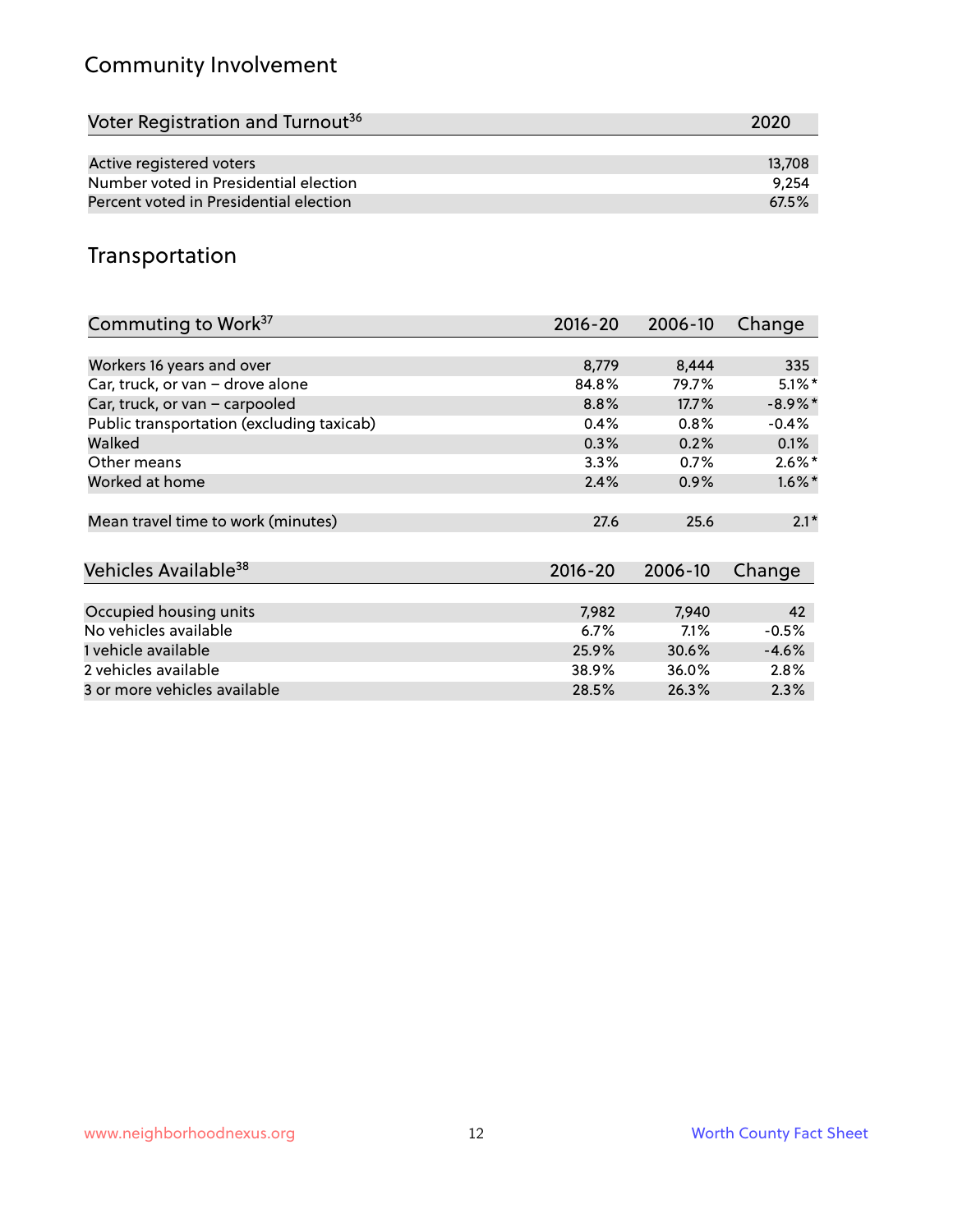#### Health

| Health Insurance coverage <sup>39</sup> | 2016-20 |
|-----------------------------------------|---------|
|-----------------------------------------|---------|

| Civilian Noninstitutionalized Population                | 20,184 |
|---------------------------------------------------------|--------|
| With health insurance coverage                          | 82.8%  |
| With private health insurance coverage                  | 54.6%  |
| With public health coverage                             | 40.5%  |
| No health insurance coverage                            | 17.2%  |
| Civilian Noninstitutionalized Population Under 19 years | 4,679  |
| No health insurance coverage                            | 7.3%   |
| Civilian Noninstitutionalized Population 19 to 64 years | 11,695 |
| In labor force:                                         | 8,638  |
| Employed:                                               | 8,111  |
| With health insurance coverage                          | 75.9%  |
| With private health insurance coverage                  | 23.9%  |
| With public coverage                                    | 6.0%   |
| No health insurance coverage                            | 24.1%  |
| Unemployed:                                             | 527    |
| With health insurance coverage                          | 31.9%  |
| With private health insurance coverage                  | 23.9%  |
| With public coverage                                    | 9.3%   |
| No health insurance coverage                            | 68.1%  |
| Not in labor force:                                     | 3,057  |
| With health insurance coverage                          | 73.4%  |
| With private health insurance coverage                  | 39.5%  |
| With public coverage                                    | 38.8%  |
| No health insurance coverage                            | 26.6%  |

# **Health Factors Most Recent**

| Premature Death (YPLL before age 75 per 100,000 population, age-adjusted) <sup>40</sup> | 11,107.5 |
|-----------------------------------------------------------------------------------------|----------|
| Average number of Physically Unhealthy Days <sup>41</sup>                               | 5.1      |
| Average number of Mentally Unhealthy Days <sup>42</sup>                                 | 5.8      |
| Low Birthweight Births <sup>43</sup>                                                    | 12.6%    |
| Diabetes Prevalence <sup>44</sup>                                                       | 12.7%    |
| HIV Prevalence (per 100,000 population) <sup>45</sup>                                   | 374.3    |
| Rate, Deduplicated ER Visits for Asthma, Ages 0-17 <sup>46</sup>                        | 1,025.7  |